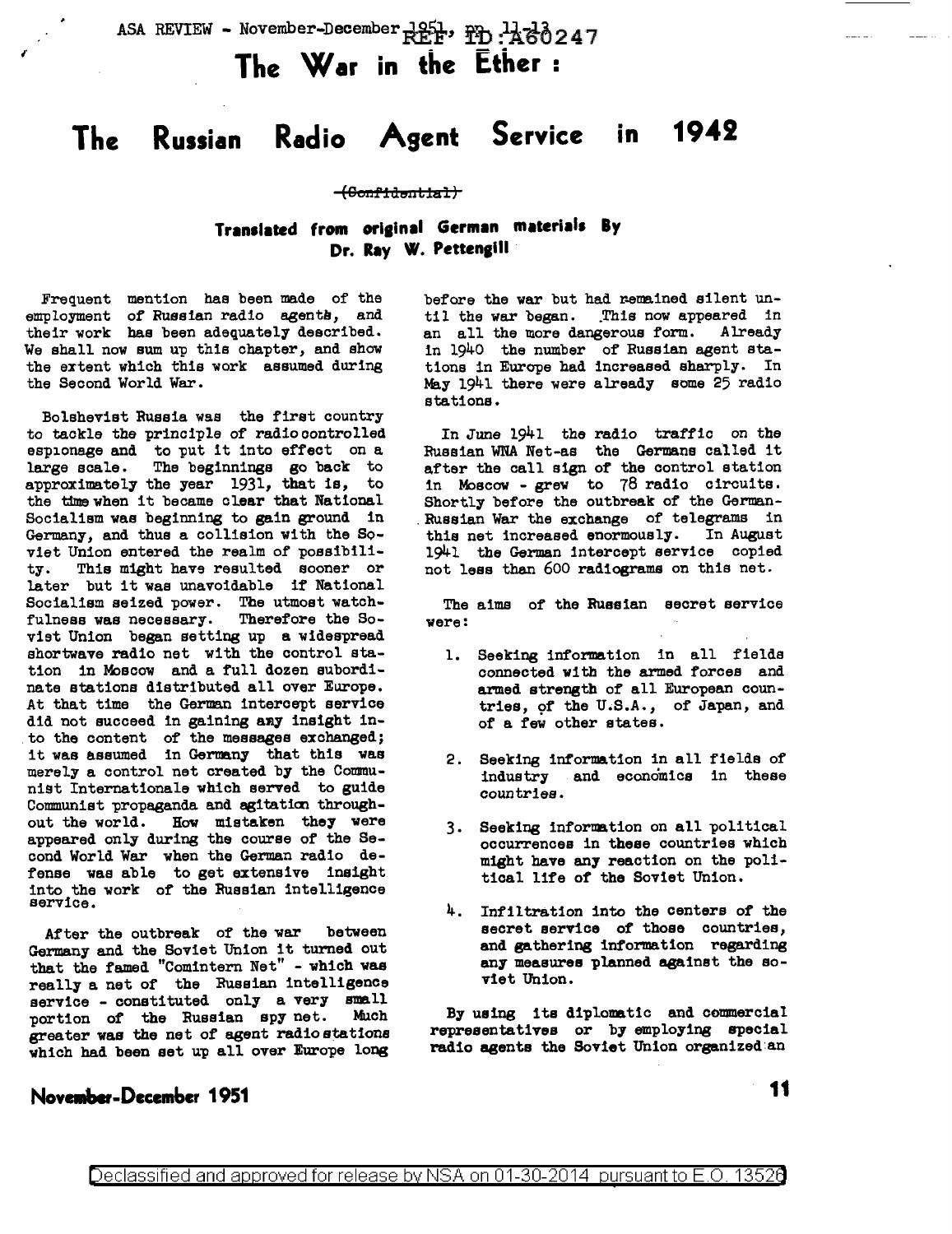intelligence net which worked splendidly. In the various branches of this net agents of all branches of the Russian secret ser-<br>vice had been injected: officers of the vice had been injected: General Staff, agents of the Peoples Commissariat for Internal Affairs (NKVD}, Party functionaries, diplomats, etc. The procurement of information on the military, political, and economic developments in foreign countries was carried out on a grani scale and by all possible means. The central offices set up abroad, the branch offices, and individual agents were equipped with special shortwave sets and were in direct contact with Moscow.

#### THE "ROTE DREI"

In the course of the Second World War there was a goodly number of very dangerous groups of agents. Many groups the Germans were able to render innocuous, many they<br>could not. But I think it was the most But I think it was the most dangerous group of all which they did not succeed in rendering harmless. This group could only be cleared up in small measure, and that much too late.

Since June 1941 the German intercept service observed three radio circuits run-<br>ning from Switzerland to Moscow. In ning from Switzerland to Moscow. Switzerland in the vicinity of Lake Geneva, were located three radio stations which stood in communication with Moscow. It was soon recognized that these were agents' stations, and that they belonged to the Russian military espionage system. Beyond that no essential information was possible, especially since the cryptographic systems employed were not broken. Month by month the Germans watched this traffic, took down the messages, and tried<br>to break the cryptographic system. They to break the cryptographic system. gave this agents' net the name "Die Rote Drei." This "Rote Drei" caused many a headache to a great many people, - also in Switzerland, but the more they worried about it the less clever they became.

It was not until December 1942 after the arrest of the agent Kent ("Rote Kapelle" case) that the Germana got any clue for breaking into the net of "Rote Drei." Kent had stated that in the summer 1940 he brought a cryptographic system to Geneva, and delivered it in Rue de Lausanne. Now the Swiss Central Office of the Comintern was located in the Rue de Lausanne. transmitter's position had been fixed as

close to the French border. Through Confidential agents in Switzerland and the German counterintelligence office in Dijon, France, an attempt was made to get at this organization, above all to get some clue which would make it possible to break into the cryptographic system so as to be able to read the tremendous volume of traffic over this network.

Not until the summer of 1944 was Germany able to read those messages which had been going out for a long time.. What they now saw was enough to take many a person's breath away.

During the whole period of the eastern campaign, during the first German offensive in 1941, in the preliminary stages of the campaign of 1942, in the moat critical period on the eastern front, at the time of the battles around Stalingrad and in the Caucasus, and then later in the spring, summer, and autumn of 1943, in those decisive days when the German armies in the southern and central sectors of the eastern front were being swept back, in those days when one expected that somewhere, perhaps on the Dnieper, they would be able to make a stand, check the onrushing tide of the Russian armies, and build a new firm front, precisely in those days, weeks and months the most secret information regarding the German military situation on the eastern front, regarding troop units, strength, assembly areas, intentions, etc., was passing currently through Switzerland to Moscow. These were exclusively matters which must have come from the highest level of German military command.

The sender always signed "Dora"; the sources were designated as "Werther," "Sissy," "Teddy," ''Fernand," "Taylor, "Lucie," "Pacbo," "Maud," "Eduard," "Alfred," "Jim," "Salter," etc. The man who directed the work by radio from Moscow signed "Direktor."

By direction finding it had been established by the Germans that two of the transmitters were in Geneva, the third in Lausanne. Now the work of the German agents in Switzerland began.

They soon found out the points at which the transmitters were located and the organization they served. In Geneva, at Number 113 Rue de Lausanne, sat as chief of the organization a certain Rado who was officially director of the Geo-Presse in Geneva.



12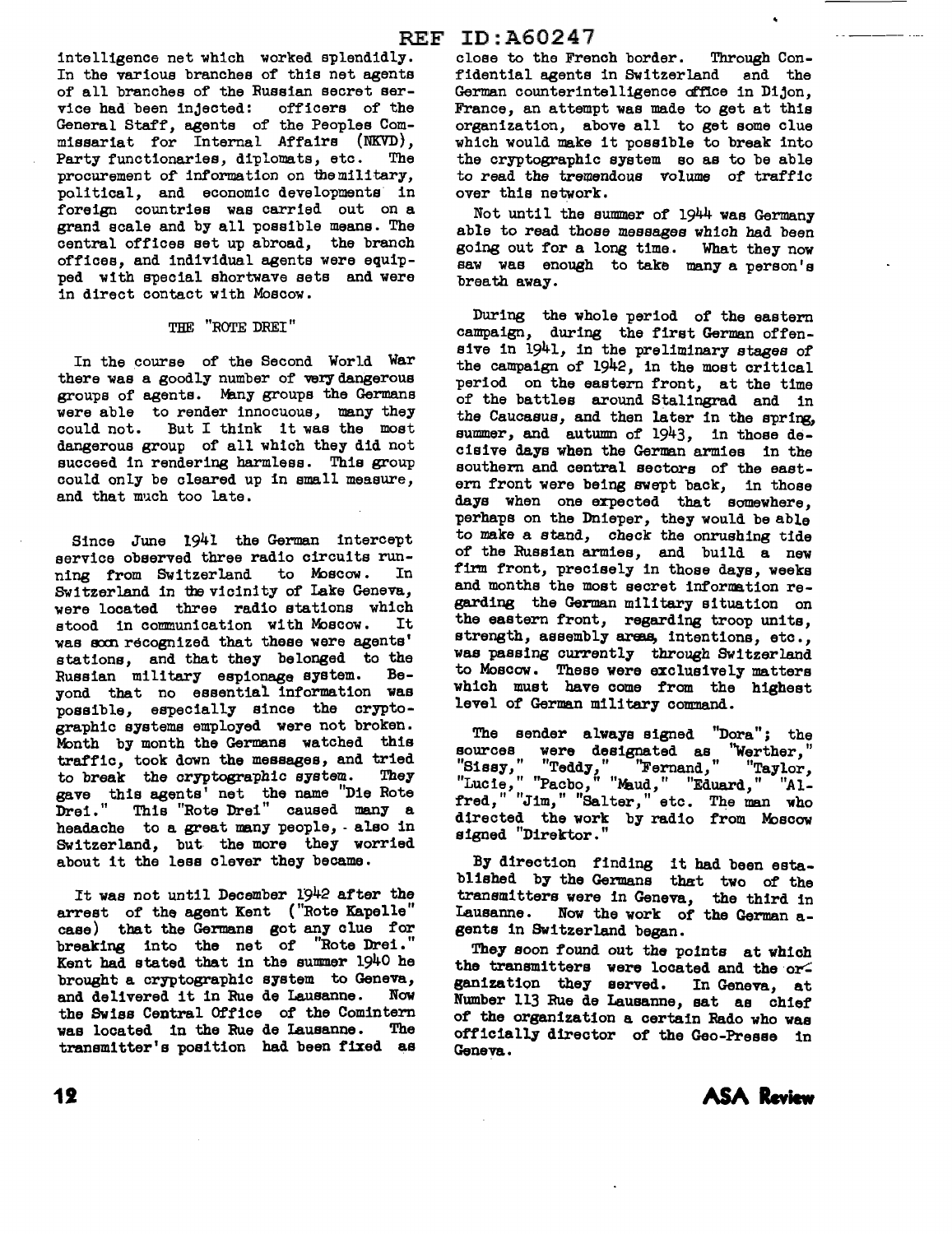*<sup>1</sup>*Alexander Rado was a private scholar and a citizen of Hungary. He had lived in Berlin until March 1933 and had then gone first to Hungary, and from there in 1934 to Paris where he was active on behalf of the Soviet Union in cartographic work. He was a fanatic adherent of the Communist idea. In 1926 he had gone from Berlin to Moscow for nine months, and then returned to Berlin. He was a member of the KPD and of the Association for the Study of the Soviet Planned Economy. After 30 January 1933 he was again active for the KPD and had placed his dwelling at the disposal of their central office.

His wife had been secretary of the Communist women's movement and was the sister of the well-known Communist, Gustel Janeen; for a time she had worked at the Soviet embassy in Berlin under Joffe; later she spent some time in the Soviet Union.

It is certain that Rado was already active as an agent for the Soviet Union in 1939. In Paris he must have been in con-<br>tact with Gilbert. When Rado came to When Rado came to Switzerland is uncertain; probably it was<br>early in 1940, possibly even earlier. In early in 1940, possibly even earlier. Geneva he had two transmitters at hie direct disposal, one of them in Rue de Soleure Number 5.

The Lausanne transmitter was in the<br>buse at Number 2 Chemin Longerai. Occuhouse at Number 2 Chemin Longerai. pant of the house was A.A. Foote who appeared under the cover name John. He did the cipher work himself, sent the reports, and also had an intelligence organization of his own which worked independently of Rado. The Swiss authorities knew nothing about this.

In the course of time the Germans were able to clear up many things regarding "Rote Drei." One knew 'who the "Direktor" was, who Rado was; they knew all the operators. In the end they were able to read all the messages. But, for all that, the principal matter remained concealed. Who principal matter remained concealed. were those informers whose connections reached into the Fueher's Headquarters, into the OKW, into the Air Ministry, into all industrial plants, etc.? Who were all these people who knew how to secure the most important information with such masterful skill? Who above all were the final sources from which they drew their informa tion'l

#### **Nov .... -Decembcr <sup>1951</sup>**

#### REF ID:A60247

The Germans tried by all means to get behind this great secret. Hundreds of people were watched. In December 1943 in the grounds of the Fuehrer's Headquarters, of OKH, of the Ministry for Foreign Affairs, and other offices special detachments of Nahfeldsuchtruyps (troops charged with policing the area close to the line) were introduced who came from all directions<br>and all distances. It was all in vain. and all distances. Not a bit of this secret was ever revealed. It was and remained the moat fateful secret of the Second World War.

Later, when "Rote Drei" had long since ceased to operate, when all traces bad been lost, in the summer of 1944 when the shades of the "Rote Drei" were no longer spooking in the east on the Volga and the Don, but were close to the borders of the Reich in the east and in the west, at that time when men of the German military command could no longer reconcile with their conscience the strategic nonsense of a prolongation of the war, at that time when on 20 July 1944 that clumsily organized attempt was made to dispose of the man who had brought all this misfortune on Germany and all Europe --- at that time, the ghost of the dead "Rote Drei" rose once more from the grave. Once more a convulsive search for traitors swept over all Germany. Nahfeldtrupps watched Hitler's Headquarters for weeks. But again no trace was found of any auspicious radio connection. It could not be found, for it had never existed. The information for the "Rote Drei" had gone to Rado by completely different, simpler ways.

(Editor's note: While the nature of the indicated "simpler ways" of conveying this information from Hitler's headquarters is not related in other portions of the manuscript, which can be revealed, it is hinted that the material was brought out directly by certain personnel and was not transmitted by radio.)

#### PONY EXPRESS

It's older than you think. Marco Polo relates that Genghis Khan, ruler ofChinese Tartary, had a courier service aimiliar to the pony express nearly a thousand years ago. Relay stations were provided about every twenty five miles, and the couriers, by changing mounts at each station, could deliver messages as far as 300 miles away in a single day.

**13**